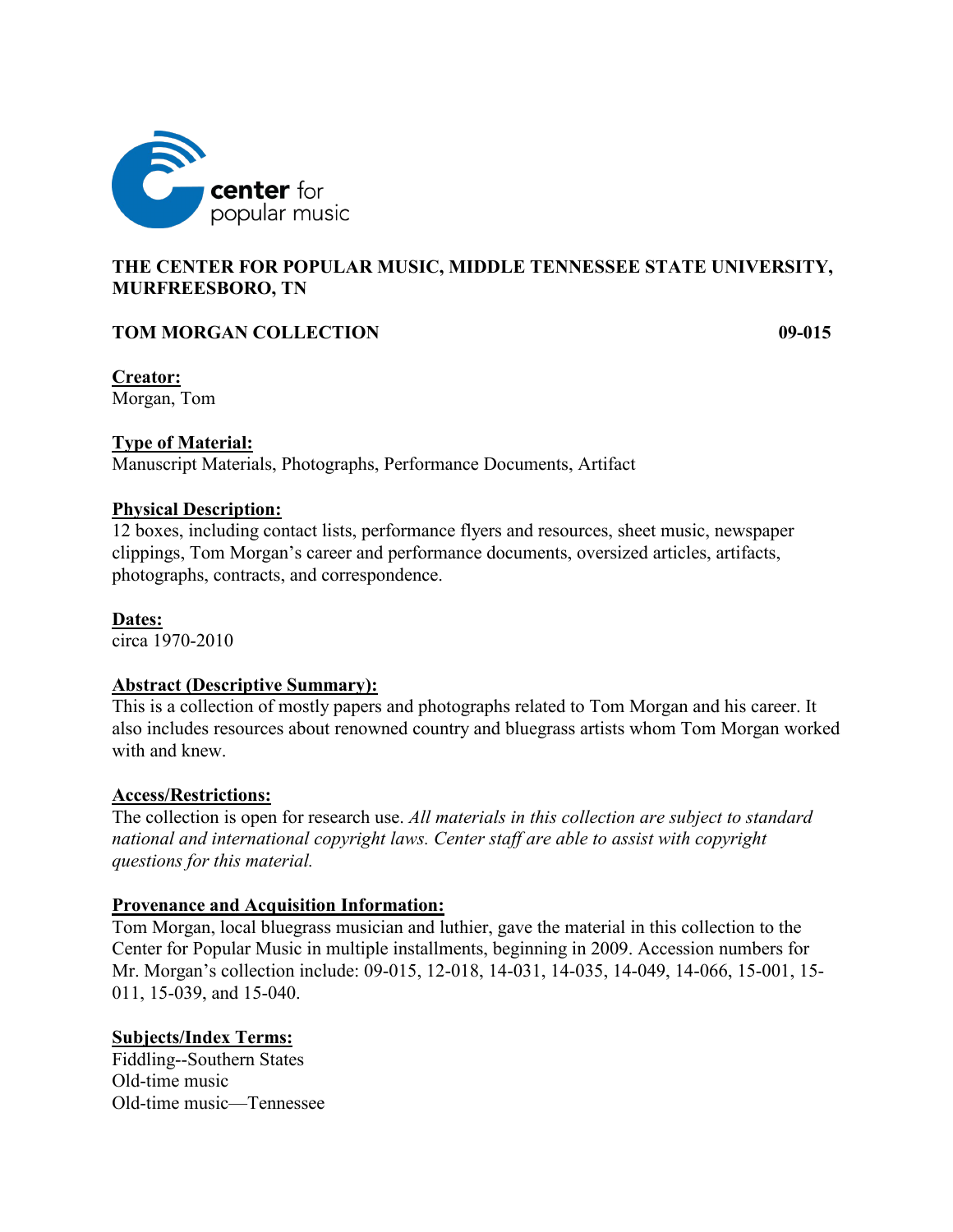Fiddler's Convention Fiddling—Competitions Banjo Guitar Mandolin Fiddle Folklife Festival – Smithsonian Chattanooga Audubon Society Chattanooga Historical Society Chattanooga (Tenn.) SIEM Bluegrass Country and western music Luthiers Tennessee Bluegrass unlimited--Indexes. Tennessee Banjo Institute

# **Agency History/Biographical Sketch:**

Pioneer bluegrass musician, luthier, and educator, Tom Morgan, was born in Morgan Springs, Tennessee on April 19, 1932. He became interested in country music early in life and was deeply influenced by family members, as well as by musical friends and neighbors, such as banjo player Ed Cullis. Throughout his childhood, Morgan continued his efforts to play and sing while he absorbed country music and bluegrass through the many radio shows that appeared on stations such as WDOD, WDXB, and the well-known Grand Ole Opry on WSM.

In 1950, Morgan enrolled at the University of Tennessee in Knoxville. While in that city, he began learning to play the upright bass and guitar, crossing paths with many veteran country musicians and radio personalities such as Lowell Blanchard and Cas Walker. Following his university studies, Tom enlisted in the Air Force. After brief postings in Texas and New York, he was assigned to duty in Washington D.C., which was, at that time, a major hub of activity in the bluegrass music scene.

Mr. Morgan became an important figure in the Washington D.C. bluegrass community during the peak of its creative contributions to that style. While based in the D.C. area, Tom performed with bluegrass legends Bill Monroe, Ralph Stanley, The Country Gentlemen, Red Allen & Frank Wakefield, Bernarr "Buzz" Busby, Bill Harrell, Mike Seeger, Hazel Dickens, and Alice Gerrard. He worked with and inspired other now-legendary musicians such as David Grisman, Bill Keith, and the Seldom Scene. During this time, Tom began to "build, repair or embellish" the guitars, mandolins, and banjos that were favored by bluegrass musicians. He was a significant early practitioner of this art and trade, now an important part of bluegrass culture.

Morgan left the Washington D.C. area when he retired from the Air Force in 1972 and returned to Tennessee where he settled down on family land in Morgan Springs. Back in Tennessee, he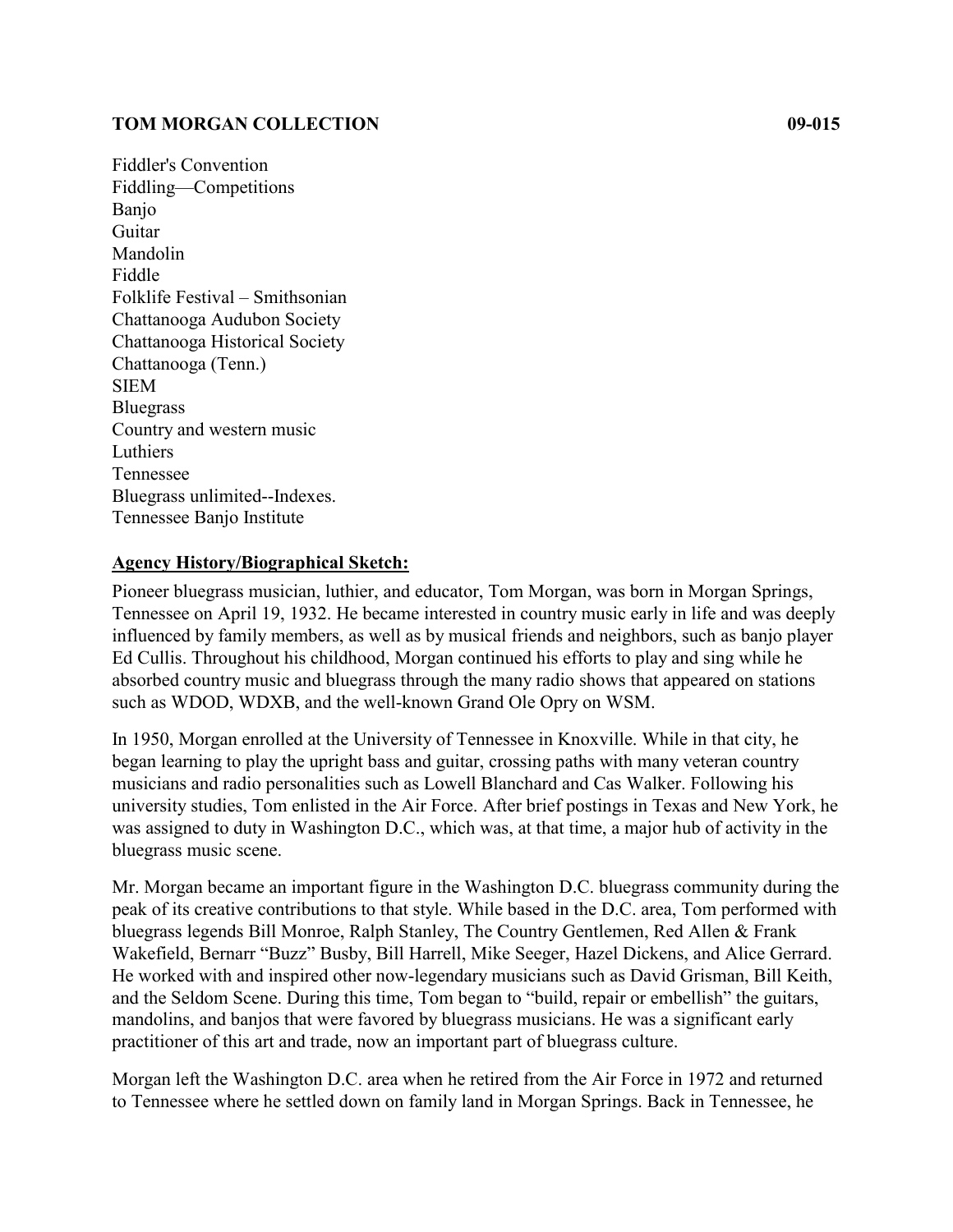continued his work as a luthier and continued to perform in a family bluegrass band that included his beloved wife, Mary (d. 1993) and their two sons. In 1977, Tom added legendary fiddler, Curly Fox, to his band. This allowed Fox to keep his performance career alive for a significant period. During this productive time, Tom and his family recorded LPs for the Davis Unlimited and Folkways labels and organized the Chattanooga Area Friends of Folk Music.

As of 2016, Tom is still an active booster for traditional music and arts in Tennessee. He and his current musical partner, Lynne Haas, work as educators and performers to share their love and knowledge about traditional music with listeners of all ages at countless shows throughout the state. In 2015, the Center for Popular Music reissued the album, *Music from Morgan Springs*, on their Spring Fed Records label.

# **Scope and Content:**

This collection contains contact lists, photographs, information related to Tom Morgan's career and personal folders, correspondence, a railroad spike, folders (in alphabetical order by last name) with materials related to renowned bluegrass and country artists and bands, performance flyers, festival and fair programs, contracts, information on workshops, and subject folders. Dates range between the late 1970s and early 2010s.

The collection includes sound recordings, videos, serials, performance documents, photographs, books, and trade catalogs that have been removed from the Manuscript Collection and cataloged separately.

This collection also contains 472 digital files of scanned materials, including scanned photographs from Tom Morgan's personal scrapbooks.

| Box # Folder #           | Description                                  |
|--------------------------|----------------------------------------------|
| <b>Box 1: Tom Morgan</b> | Career: business and performance contracts,  |
|                          | contacts, correspondences, awards            |
| Folder 1                 | Tom Morgan $-$ photos                        |
| Folder <sub>2</sub>      | Tom Morgan career                            |
| Folder 3                 | Reviews of "Red Allen & Frank Wakefield: The |
|                          | WDON Recordings 1963"                        |
| Folder 4                 | Tom Morgan – performance                     |
| Folder 5                 | Hillbrook Recreation Bluegrass Reunion       |
| Folder 6                 | Tusculum College Old Oak – Contract and      |
|                          | performances                                 |
| Folder 7                 | <b>Ozark Center performances</b>             |
| Folder 8                 | Contracts                                    |
| Folder 9                 | Morgan Company                               |
| Folder 10                | Tom Morgan – Luthier                         |
| Folder 11                | Charity                                      |
|                          |                                              |

# **Collection Contents (Folder/Box List):**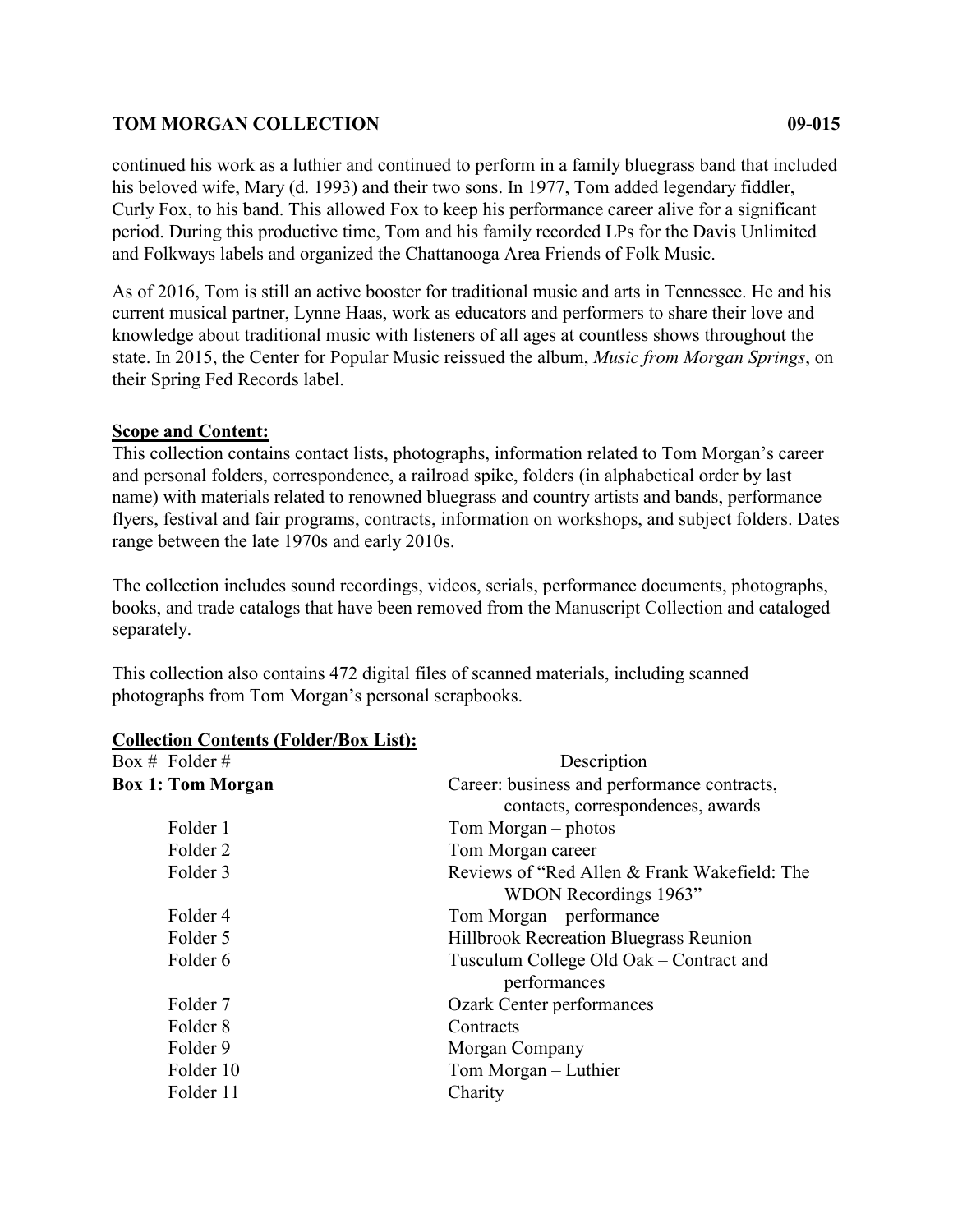| Folder 12 | Tennessee Committee for the Humanities |
|-----------|----------------------------------------|
| Folder 13 | <b>Tributes and Awards</b>             |
| Folder 14 | Folklife Heritage Award Nominee        |
| Folder 15 | Order of Kentucky Colonels             |
| Folder 16 | Correspondence                         |
| Folder 17 | Correspondence – European clients      |
| Folder 18 | Contacts                               |
|           |                                        |

Personal: Silhouette, Newspaper clippings

# **Box 2: Tom Morgan** Personal Files/Family & Friends<br>Folder 1 Personal: Silhouette, Newspaper

Folder 2 Biographies, Family histories Folder 3 Scott Morgan Folder 4 Bill Foshag

# **Box 3: Subjects (Alphabetically)** Variety of subjects including guitar, mandolin, song

|                     | history                               |
|---------------------|---------------------------------------|
| Folder 1            | Appalachia                            |
| Folder 2            | Banjo                                 |
| Folder 3            | Banjos in Japan $(1/2)$               |
| Folder <sub>4</sub> | Banjos in Japan $(2/2)$               |
| Folder 5            | Bluegrass music: definition, etc.     |
| Folder 6            | Chattanooga, Tennessee                |
| Folder 7            | Country music: definition, etc.       |
| Folder <sub>8</sub> | Folklorists                           |
| Folder 9            | Guitars                               |
| Folder 10           | <b>Historic Rugby</b>                 |
| Folder 11           | Luthier                               |
| Folder 12           | Sacred Harp                           |
| Folder 13           | Scopes Trial history                  |
| Folder 14           | Shape Note Singing                    |
| Folder 15           | Sheet music: instrumental/vocal parts |

# **Box 4: Subjects (Alphabetically)**

| Folder 1 | Song history                      |
|----------|-----------------------------------|
| Folder 2 | Miscellaneous: photocopied images |
| Folder 3 | Miscellaneous papers              |
|          |                                   |

# **Box 5: Fairs, Festivals, Reunions** Fairs, Festivals, Tennessee Homecoming

| Folder 1 | Appalachian Christmas                |
|----------|--------------------------------------|
| Folder 2 | Appalachian River Reunion            |
| Folder 3 | Audubon Fiddle Festival              |
| Folder 4 | Bear on the Square Mountain Festival |
| Folder 5 | Bluegrass Festivals (assorted)       |
|          |                                      |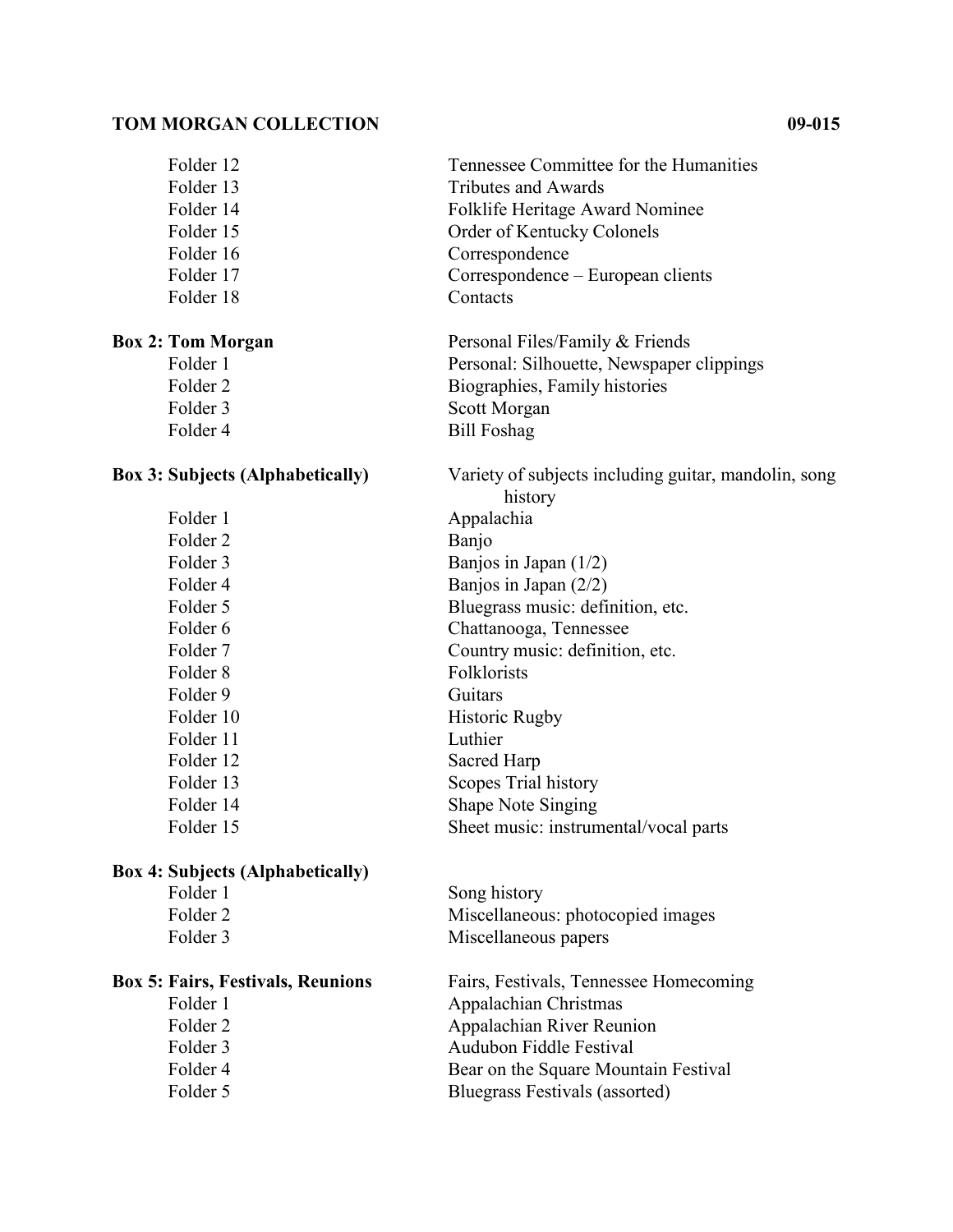| Folder 6  | <b>Bluegrass Strawberry Festival</b>          |
|-----------|-----------------------------------------------|
| Folder 7  | Cave Spring Arts Festival                     |
| Folder 8  | Cherokee Indian Heritage & Sandhill Crane     |
|           | Viewing Days                                  |
| Folder 9  | Coke Ovens Bluegrass Festival                 |
| Folder 10 | Coker Country Fair                            |
| Folder 11 | <b>Color Cruise Festival</b>                  |
| Folder 12 | Expo 1982: World's Fair Folklife Festival     |
| Folder 13 | Fall Arts & Crafts Festival: Ersie's Needle & |
|           | Thread                                        |
| Folder 14 | Fan Fair Family Reunion                       |

# **Box 6: Fairs, Festivals, Reunions**

| Folder 1             | Grand Master's Fiddle Contest                               |
|----------------------|-------------------------------------------------------------|
| Folder <sub>2</sub>  | Jubilee Festival                                            |
| Folder 3             | Lookout Valley Folk Festival                                |
| Folder <sub>4</sub>  | Mountain Makins' Festival                                   |
| Folder 5             | Morgan Springs Homecoming 1987                              |
| Folder 6             | National Folk Festival, Chattanooga, TN                     |
| Folder 7             | National Folk Festival/NCTA                                 |
| Folder <sub>8</sub>  | Newport Folk Festival                                       |
| Folder 9             | Ochlockonee River Bluegrass and Folk Music<br>Festival      |
| Folder 10            | Old Time Music Day: Hendersonville Arts Council             |
| Folder 11            | Opryland Crafts - Country America Lifestyles                |
|                      | Festival                                                    |
| Folder 12            | Pickin' Waterloo Bluegrass Festival                         |
| Folder 13            | Riverbend Festival                                          |
| Folder 14            | Scopes Trial Festival & Plays                               |
| Folder 15            | Slagle's Pasture Bluegrass Festival                         |
| Folder 16            | Smithsonian Institution Folklife Festival                   |
| Folder 17            | Soil Conservation Awards Banquet                            |
| Folder 18            | Southern Folk Festival                                      |
| Folder 19            | <b>Stones River Crafts Fair</b>                             |
| Folder 20            | Tennessee Banjo Institute                                   |
| Folder 21            | Tennessee Homecoming                                        |
| Folder <sub>22</sub> | "Tennessee Valley Adventures," Barges $\&$ 50 <sup>th</sup> |
|                      | Anniversary Celebration                                     |
| Folder <sub>23</sub> | TN Valley Old Time Fiddlers Convention                      |
| Folder 24            | Three Rivers Art Festival                                   |
| Folder 25            | Uncle Dave Macon Days                                       |
| Folder 26            | Festivals & Fairs (miscellaneous)                           |
|                      |                                                             |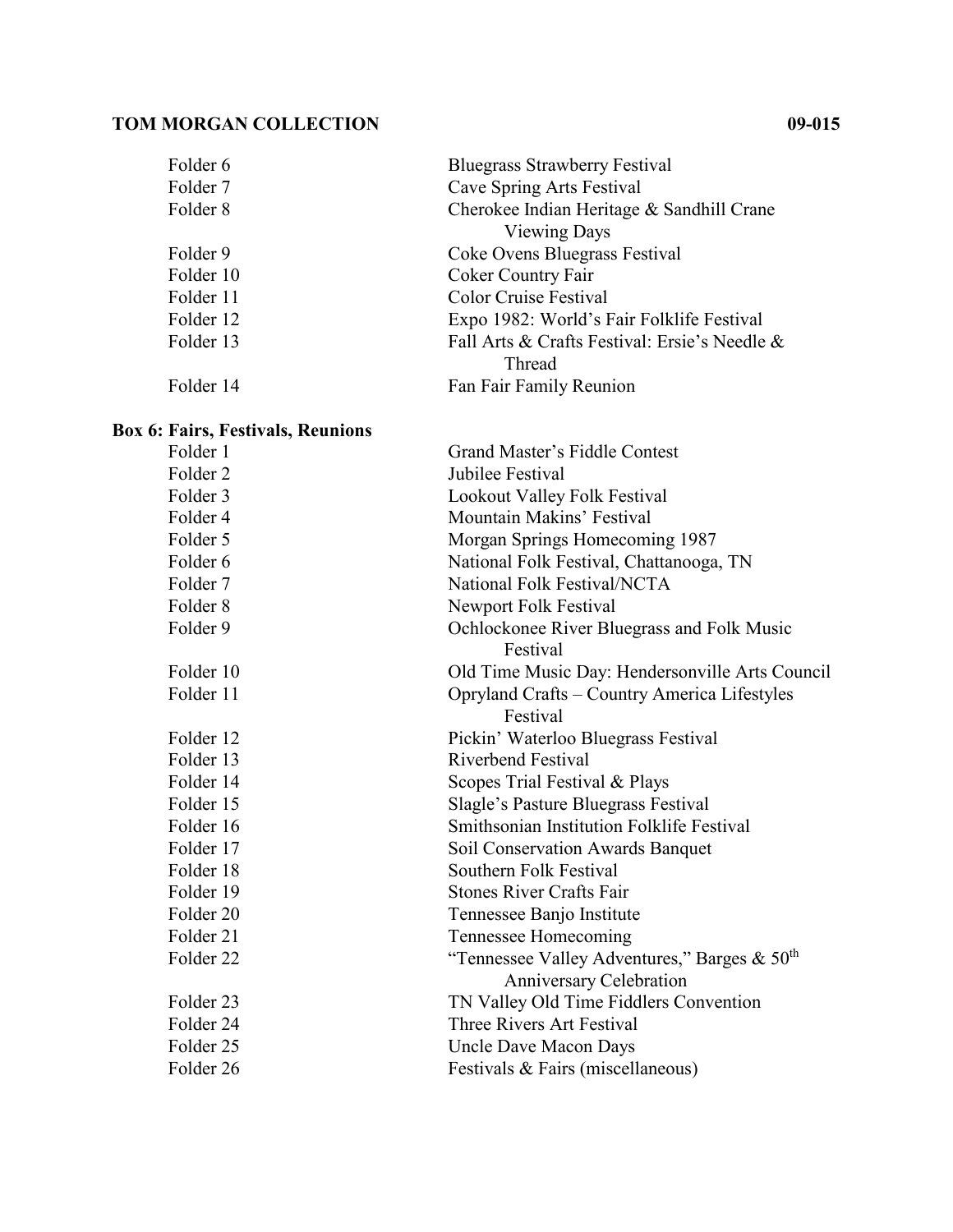# **Box 7: Organizations (Alphabetically)** Organizations Tom was involved in, had interest in, or performed for Folder 1 Allied Arts of Chattanooga Folder 2 **American Diabetes Association** Folder 3 The American Woodworker Folder 4 Audubon Society Folder 5 Aunt Lou's Family Restaurant Folder 6 Berea College Folder 7 Bill Wills Arts Council Folder 8 Bluegrass Unlimited Folder 9 Center for Southern Folklore Folder 10 Center for Traditional Music Folder 11 Chattanooga Area Friends of Folk Music (CAFFM) Folder 12 Chattanooga Downtown Partnership Folder 13 Chattanooga Recreation Center Folder 14 Chattanooga Regional History Museum Folder 15 Chattanooga Visitors Center Folder 16 Chickamauga Battlefield Friends of the Park Folder 17 Copper Creek Records Folder 18 Cumberland County Playhouse Folder 19 Cumberland Trails Project Folder 20 Design for Arts in Education Folder 21 Dixie Frets Folder 22 Dollywood Folder 23 Elf Records Folder 24 Folklife Center of the Smokies Folder 25 Folk School of Chattanooga Folder 26 Folkways Album Folder 27 **Folkways Center of the Georgia Mountains** Folder 28 Ganns Middle Valley Elementary School Folder 29 Gibson Banjo Folder 30 Grand Ole Opry Folder 31 Holly Theater Folder 32 Hunter Museum of Art Folder 33 International Bluegrass Music Association Folder 34 **International Bluegrass Music Museum** Folder 35 Jack Wingate's Fishing Lodge Folder 36 John C. Campbell Folk School Folder 37 John Edwards Memorial Foundation Folder 38 Kiuka Kountry Music & Krafts Fair Folder 39 Library of Congress: Archive of Folk Songs Folder 40 Midday Merry Go Round Reunion Folder 41 Mountain Music Shows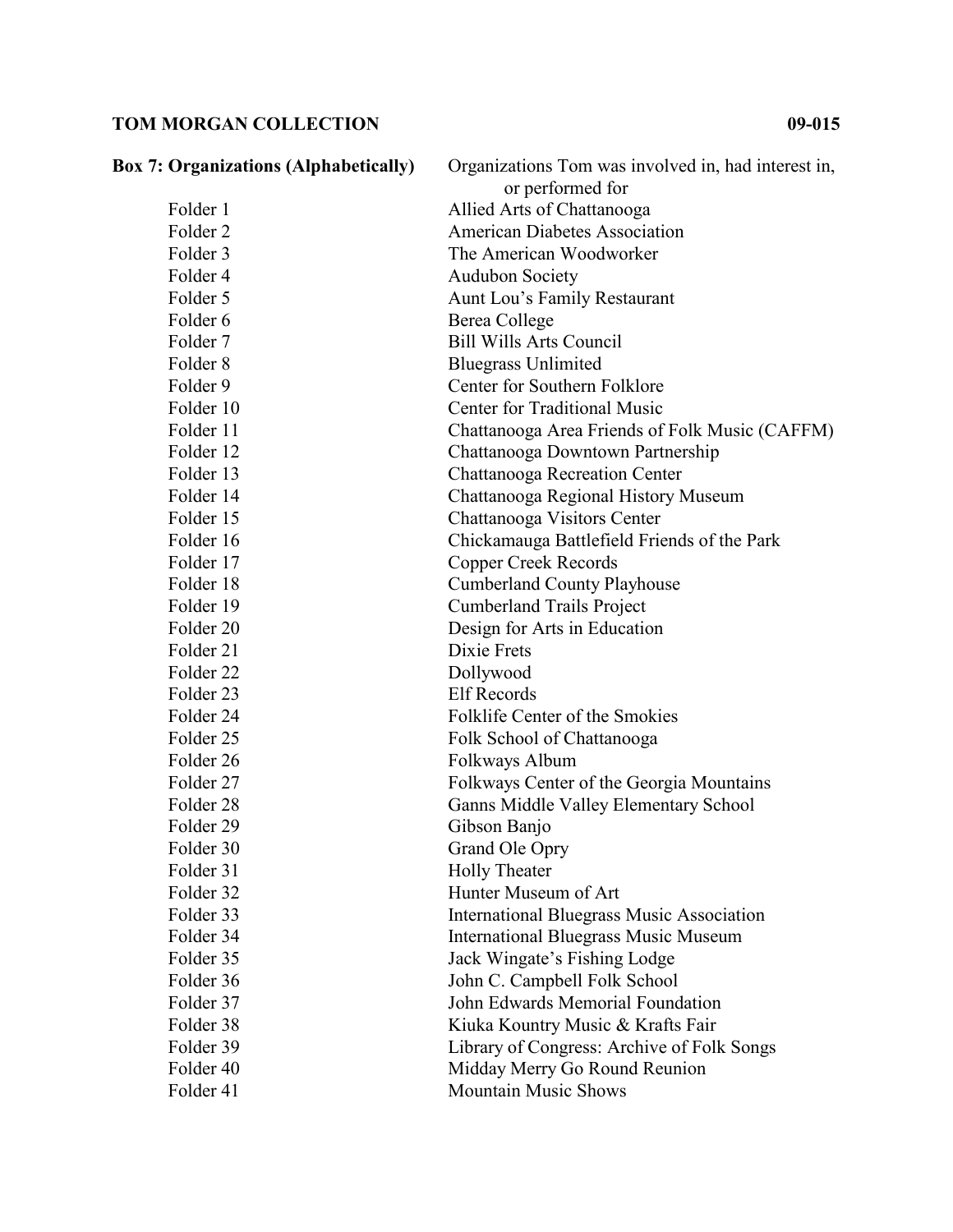| Folder 42            | Mountain Opry                                     |
|----------------------|---------------------------------------------------|
| Folder 43            | Museum of the Appalachia                          |
| Folder 44            | Old Time Music and Dance Foundation               |
| Folder 45            | The Original Old Time Music Show                  |
| Folder 46            | Real People's Music                               |
| Folder 47            | Rebel Recording Company                           |
| Folder 48            | Renfro Valley, Kentucky                           |
| Folder 49            | Rhea Arts Council                                 |
| Folder 50            | Roadside Theater                                  |
| Folder 51            | Shuptrine, Hubert                                 |
| Folder 52            | Sierra/Briar Records                              |
| Folder 53            | Smithsonian Folkways                              |
| Folder 54            | Southeast Institute for Education in Music (SIEM) |
| Folder 55            | SIEM manual information 1                         |
| Folder 56            | SIEM manual information 2                         |
| Folder 57            | SIEM manual information 3                         |
| Folder 58            | SIEM manual information 4                         |
| Folder 59            | SIEM manual information 5                         |
| Folder <sub>60</sub> | SIEM manual information 6                         |
| Folder 61            | SIEM manual information 7                         |
| Folder <sub>62</sub> | SIEM manual information 8                         |
| Folder <sub>63</sub> | SIEM manual information 9                         |
| Folder <sub>64</sub> | SIEM manual information 10                        |
| Folder <sub>65</sub> | SIEM manual information 11                        |
| Folder 66            | SIEM manual information 12                        |
| Folder <sub>67</sub> | SIEM manual information 13"Aesthetics of Art"     |
| Folder <sub>68</sub> | SIEM manual information 14                        |
| Folder <sub>69</sub> | Southern Folk Cultural Revival Project, Inc.      |

# **Box 8: Organizations (Continued)**

| Folder 1  | Sonyatone Records                           |
|-----------|---------------------------------------------|
| Folder 2  | The Tennessean, "The People & their Land"   |
| Folder 3  | Tennessee Artist and Craftsmen Association  |
| Folder 4  | Tennessee Arts Commission                   |
| Folder 5  | Tennessee Aquarium                          |
| Folder 6  | Tennessee Folklore Society                  |
| Folder 7  | Tennessee Wesleyan College                  |
| Folder 8  | Tennvale Records                            |
| Folder 9  | United Way - Rhea County                    |
| Folder 10 | The Wiggins Memorial Fund                   |
| Folder 11 | Wolf Trap Farm Park for the Performing Arts |
|           |                                             |

**Box 9: Musicians & Bands** Alphabetical listings by last name, first name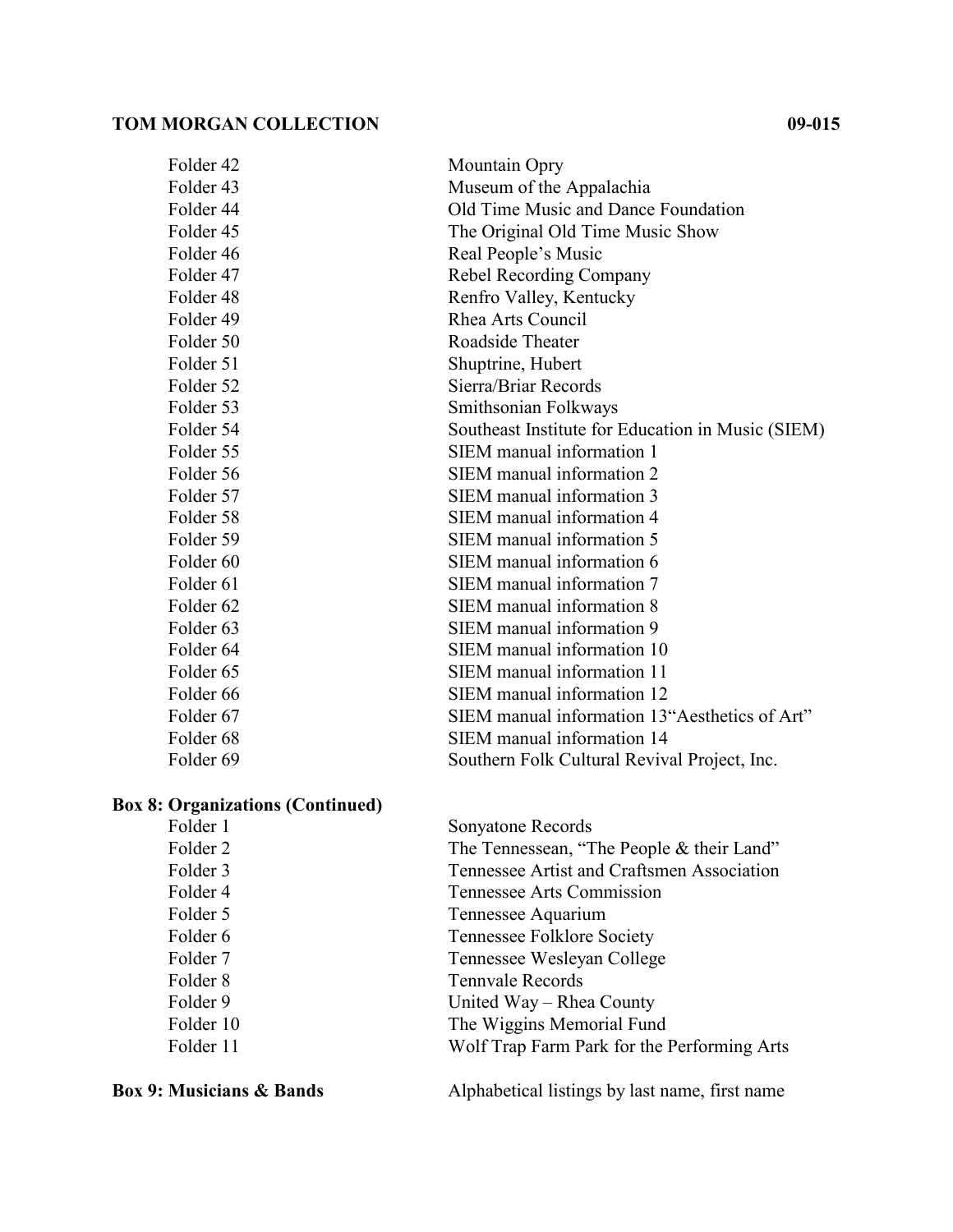| Folder 1             | Acuff, Roy                              |
|----------------------|-----------------------------------------|
| Folder <sub>2</sub>  | Adcock, Eddie & Martha                  |
| Folder 3             | Adkins, Tom                             |
| Folder 4             | Allen, Harley "Red"                     |
| Folder 5             | Atkins, Chet                            |
| Folder 6             | Austin, Judy                            |
| Folder 7             | <b>Bailes Brothers</b>                  |
| Folder <sub>8</sub>  | Bailey Brothers & the Morgans           |
| Folder 9             | Baker, Sandra                           |
| Folder 10            | Ball, Patrick                           |
| Folder 11            | Blake, Norman & Nancy                   |
| Folder 12            | Boosinger, Laura                        |
| Folder 13            | Bowen, Robin Huw                        |
| Folder 14            | Brewer, Carl                            |
| Folder 15            | Bright, Fletcher                        |
| Folder 16            | Brown, Ed                               |
| Folder 17            | Bryson, Wally                           |
| Folder 18            | Burke, Susie                            |
| Folder 19            | Burns, Jethro                           |
| Folder 20            | Busby, Buzz                             |
| Folder 21            | Campbell, Phil                          |
| Folder <sub>22</sub> | Cantrell, Al & Emily                    |
| Folder <sub>23</sub> | Carawan, Guy, Candy, & Evan             |
| Folder 24            | Carmack, Richard                        |
| Folder 25            | Carol, Bonnie                           |
| Folder 26            | Carter, Bill                            |
| Folder 27            | Carter Family                           |
| Folder 28            | Cas Walker Show                         |
| Folder 29            | Case Brothers                           |
| Folder 30            | Champion, Paul                          |
| Folder 31            | Citigo                                  |
| Folder 32            | Clements, Vassar                        |
| Folder 33            | Clements, Zeke                          |
| Folder 34            | Clifton, Bill                           |
| Folder 35            | Cline, Charlie "Lonesome Pine Fiddlers" |
| Folder 36            | <b>Cluster Pluckers</b>                 |
| Folder 37            | Coe, Pete                               |
| Folder 38            | Cole, Jack                              |
| Folder 39            | Connally, John                          |
| Folder 40            | Connor, Jim                             |
| Folder 41            | Cooper, Jim                             |
| Folder 42            | Cotten, Libba                           |
| Folder 43            | The Country Gentlemen                   |
|                      |                                         |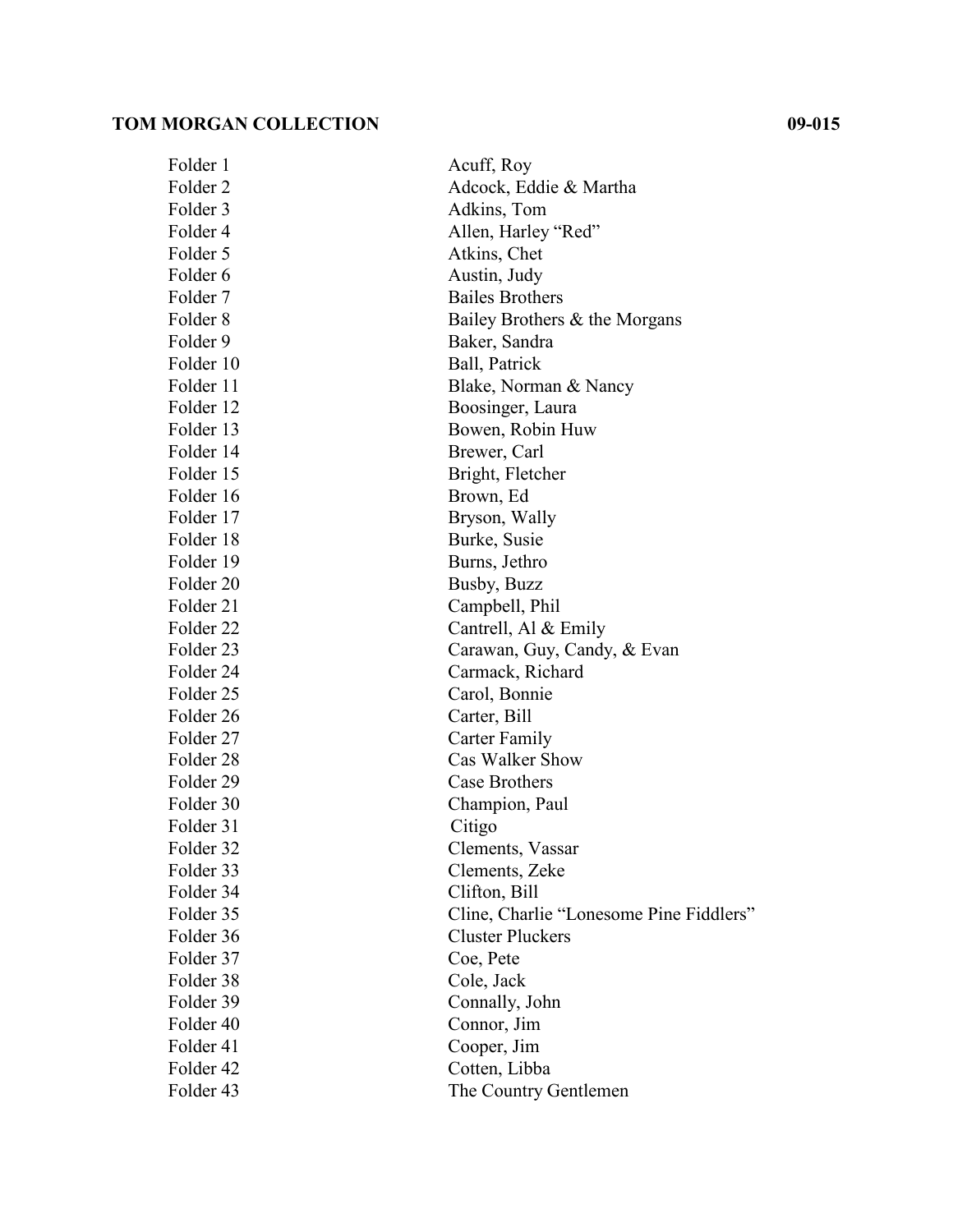| Folder 44            | Cousin Wilbur & Blondie Brooks           |
|----------------------|------------------------------------------|
| Folder 45            | <b>Critton Hollow</b>                    |
| Folder 46            | Cullis, Ed                               |
| Folder 47            | Culver, Joe                              |
| Folder 48            | Dautry, Jim                              |
| Folder 49            | Davis, Buddy                             |
| Folder 50            | Davis, Stephen                           |
| Folder 51            | Dawson, Zeke                             |
| Folder 52            | Days, Reginald "Reggie"                  |
| Folder 53            | <b>Delmore Brothers</b>                  |
| Folder 54            | Dismembered Tennesseeans                 |
| Folder 55            | Douglas, Bob                             |
| Folder 56            | Dow, Nick                                |
| Folder 57            | Duer, Shirley                            |
| Folder 58            | Dula, Tom                                |
| Folder 59            | <b>Dunton Sisters</b>                    |
| Folder <sub>60</sub> | Emerson, Bill & Kelly                    |
| Folder 61            | Erbsen, Wayne                            |
| Folder <sub>62</sub> | Espinola, Tom                            |
| Folder <sub>63</sub> | Faircloth, Charles "Peanut"              |
| Folder <sub>64</sub> | <b>Fiddlers Grove</b>                    |
| Folder <sub>65</sub> | Fink, Cathy                              |
| Folder <sub>66</sub> | Flatt & Scruggs                          |
| Folder 67            | Foote, Tom                               |
| Folder <sub>68</sub> | <b>Foster Family</b>                     |
| Folder <sub>69</sub> | Fox, Curly                               |
| Folder 70            | Foxfire/Eliot Wigginton                  |
| Folder 71            | Franks, Randall                          |
| Folder 72            | Freundlich, Susan – sign language artist |
| Folder 73            | Gerrard, Alice & Hazel Dickens           |
| Folder 74            | Goins, Meredith                          |
| Folder 75            | Grier, Lamar                             |
| Folder 76            | Grisman, David                           |
| Folder 77            | Guthrie, Arlo                            |
| Folder 78            | Haden, Darrell "Singing Professor"       |
| Folder 79            | Haggard, Merle                           |
| Folder 80            | Hall, Dixie & Tom                        |
| Folder 81            | Hambly, Scott                            |
| Folder <sub>82</sub> | <b>Harmony Sisters</b>                   |
| Folder <sub>83</sub> | Harrell, Bill                            |
| Folder <sub>84</sub> | Hartford, John                           |
| Folder 85            | Heart & Hands                            |
| Folder 86            | Henry, Red & Murphy                      |
|                      |                                          |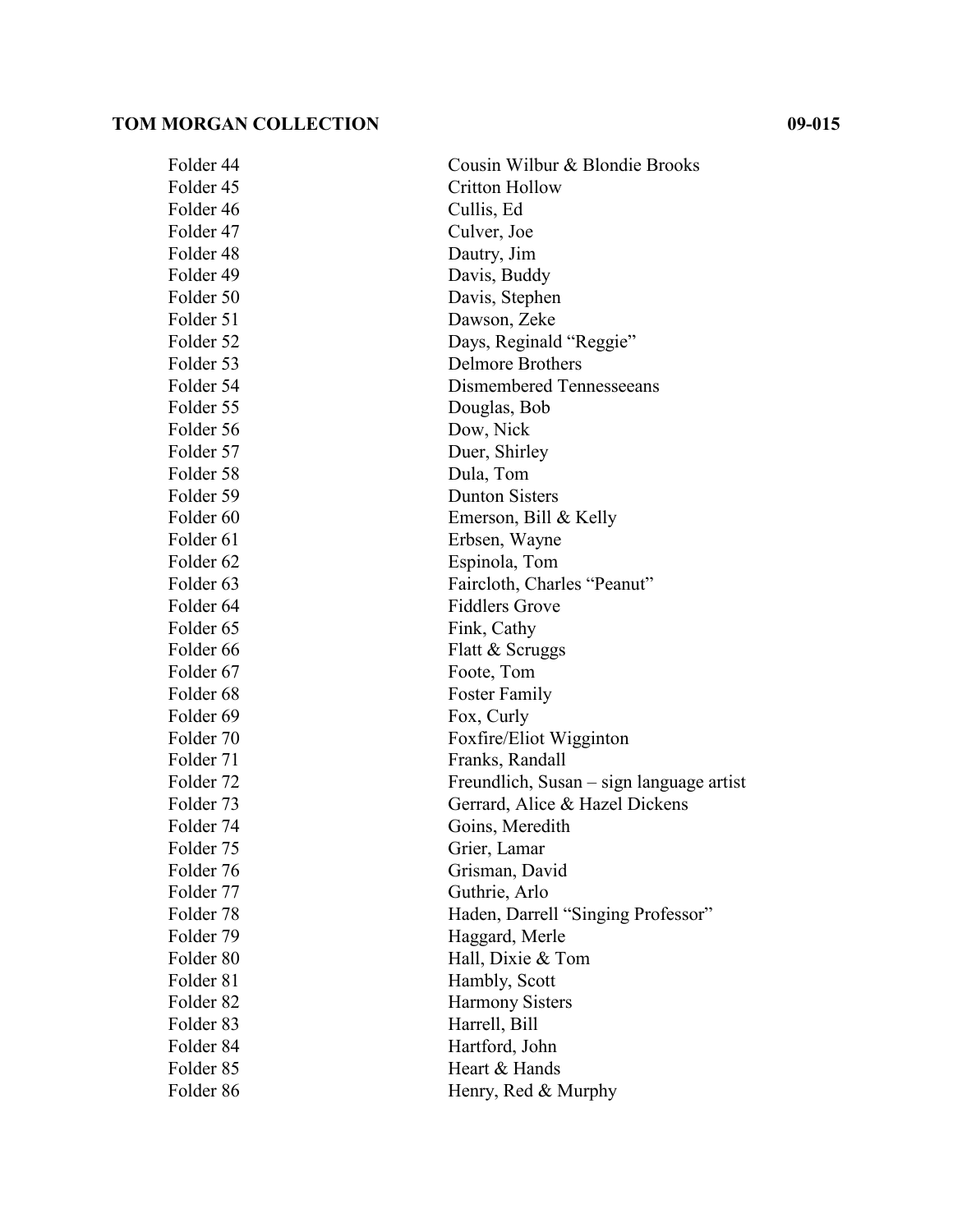| Folder <sub>87</sub> | Hicks, Curtis                               |
|----------------------|---------------------------------------------|
| Folder <sub>88</sub> | Holt, David                                 |
| Folder 89            | Hoover, Elmer                               |
| Folder 90            | Hunt, Raymond                               |
| Folder 91            | Jones, Tom & Angel Newell                   |
| Folder 92            | Keith, Bill                                 |
| Folder 93            | Kling, Marcia                               |
| Folder 94            | Krise, Speedy                               |
| Folder 95            | Lewis Family                                |
| Folder 96            | Longworth, Mike & Paul Hopkins              |
| Folder 97            | Louvin Brothers                             |
| Folder 98            | Lucas, Randy                                |
| Folder 99            | Lundy, Ted, Bob Paisley & Southern Mt. Boys |
| Folder 100           | Maple on the Hill                           |
| Folder 101           | Marc Pruett Band                            |
| Folder 102           | Martin, Jimmy                               |
| Folder 103           | McConnell, Doc                              |
| Folder 104           | McCoury, Del                                |
| Folder 105           | McCutcheon, John                            |
| Folder 106           | McGinley, Danny                             |
| Folder 107           | McNeil, Maddie                              |
| Folder 108           | McReynolds, Jim & Jesse                     |
| Folder 109           | Monroe, Bill                                |
| Folder 110           | O'Connor, Mark                              |
| Folder 111           | O'Day, Molly & Skeets Williamson            |
| Folder 112           | <b>Osborne Brothers</b>                     |
| Folder 113           | Pickett, Otis                               |
| Folder 114           | Pinion, Thomas "Boxcar"                     |
| Folder 115           | Poole, Charlie                              |
| Folder 116           | Puckett, Riley                              |
| Folder 117           | Rager, Mose & Laverda                       |
| Folder 118           | Ragtime Millionaires - Scott & Mark         |
| Folder 119           | Ramona Jones & Grandpa                      |
| Folder 120           | Rector, "Red" William                       |
| Folder 121           | Red Clay Ramblers                           |
| Folder 122           | Red River Dave McEnery                      |
| Folder 123           | Reno, Don and Red Smiley                    |
| Folder 124           | Rita & Rufus                                |
|                      |                                             |

#### **Box 10 : Musicians & Bands (Continued)**

| Roberts, Dalton |
|-----------------|
| Rodgers, Jimmie |
| Rogers, James   |
|                 |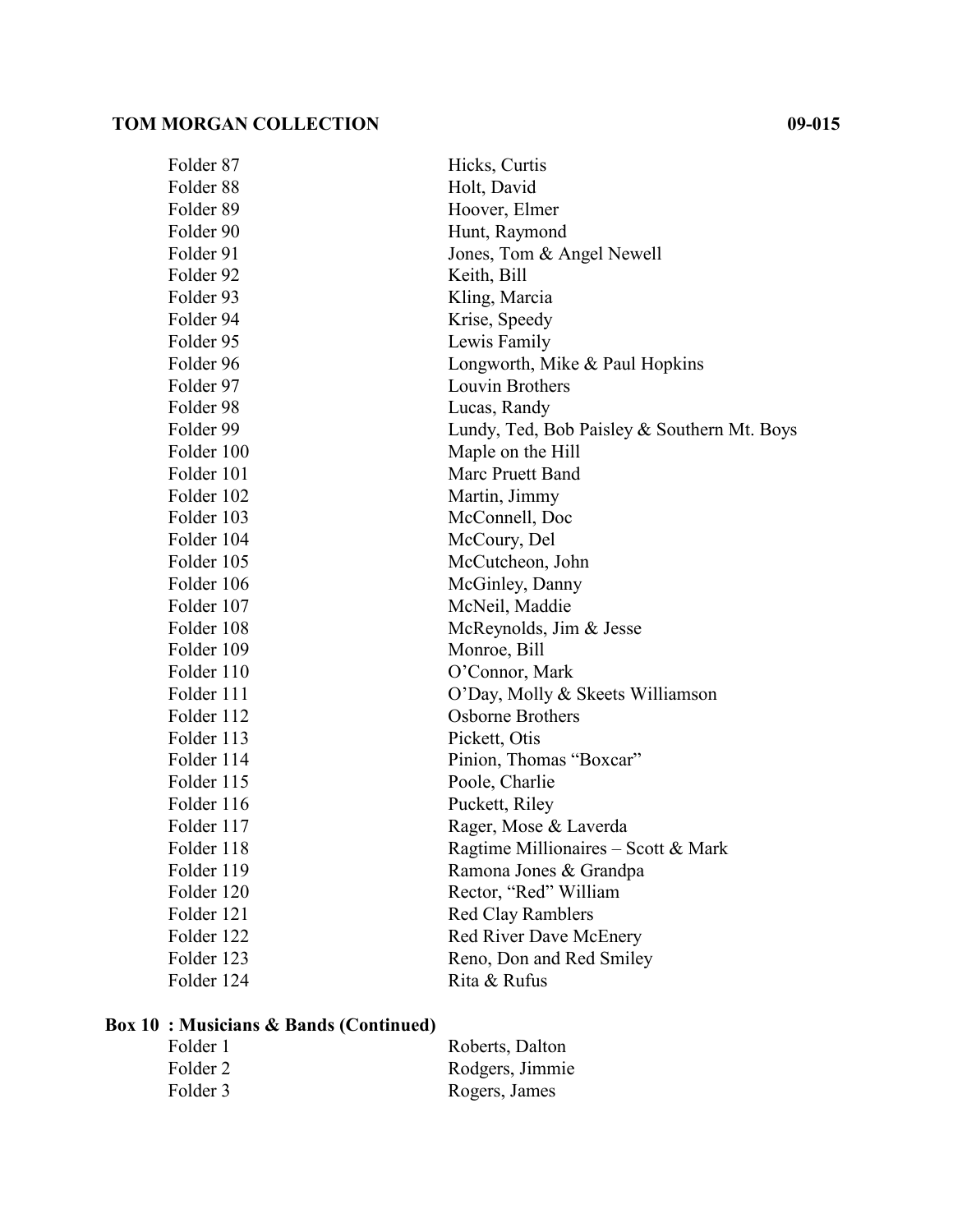| Folder <sub>4</sub>  | Rogers, Sally                     |
|----------------------|-----------------------------------|
| Folder 5             | Rogers, Will                      |
| Folder 6             | Rousseau, Bernie                  |
| Folder 7             | Rucker, Sparky                    |
| Folder <sub>8</sub>  | Russell, Keith                    |
| Folder 9             | Sarrell, Andrew & Don             |
| Folder 10            | <b>Sawtooth Mountain Boys</b>     |
| Folder 11            | Seeger, Mike, Pete & Peggy        |
| Folder 12            | Shelton, Allen                    |
| Folder 13            | Siminoff, Roger                   |
| Folder 14            | Skaggs, Ricky                     |
| Folder 15            | Smith, Betty                      |
| Folder 16            | Smith, Kennett                    |
| Folder 17            | Sparks, Larry "Lonesome Ramblers" |
| Folder 18            | Spring, Sally                     |
| Folder 19            | <b>Stanley Brothers</b>           |
| Folder <sub>20</sub> | Star, Orrin                       |
| Folder 21            | Stonemans                         |
| Folder <sub>22</sub> | Story, Carl                       |
| Folder 23            | Striker, Arthur "Art"             |
| Folder <sub>24</sub> | Sturgills                         |
| Folder <sub>25</sub> | Tack, Bob & Mary                  |
| Folder 26            | Joe Taylor Family (Taylor, Joe)   |
| Folder 27            | Thomas, Tommy & Bonnie Jean       |
| Folder <sub>28</sub> | Thompson, Luke                    |
| Folder 29            | Tillman, Max                      |
| Folder 30            | Tottle, Jack                      |
| Folder 31            | Turner, Grant                     |
| Folder 32            | "Utah" Phillips                   |
| Folder 33            | Van Der Puy, Mark                 |
| Folder 34            | Vernon, Bill                      |
| Folder 35            | Wakefield, Frank                  |
| Folder 36            | Watson, Arthel "Doc"              |
| Folder 37            | Wernick, Peter                    |
| Folder 38            | West, Harry & Jeanie              |
| Folder 39            | White, Clarence                   |
| Folder 40            | Williams, Benny                   |
| Folder 41            | Williams, Doc & Chickie           |
| Folder 42            | Wills, Bob                        |
| Folder 43            | Wiseman, Mac                      |
| Folder 44            | Witt, Elise                       |
| Folder 45            | Wolfe, Charles                    |
| Folder 46            | York, Alvin C.                    |
|                      |                                   |